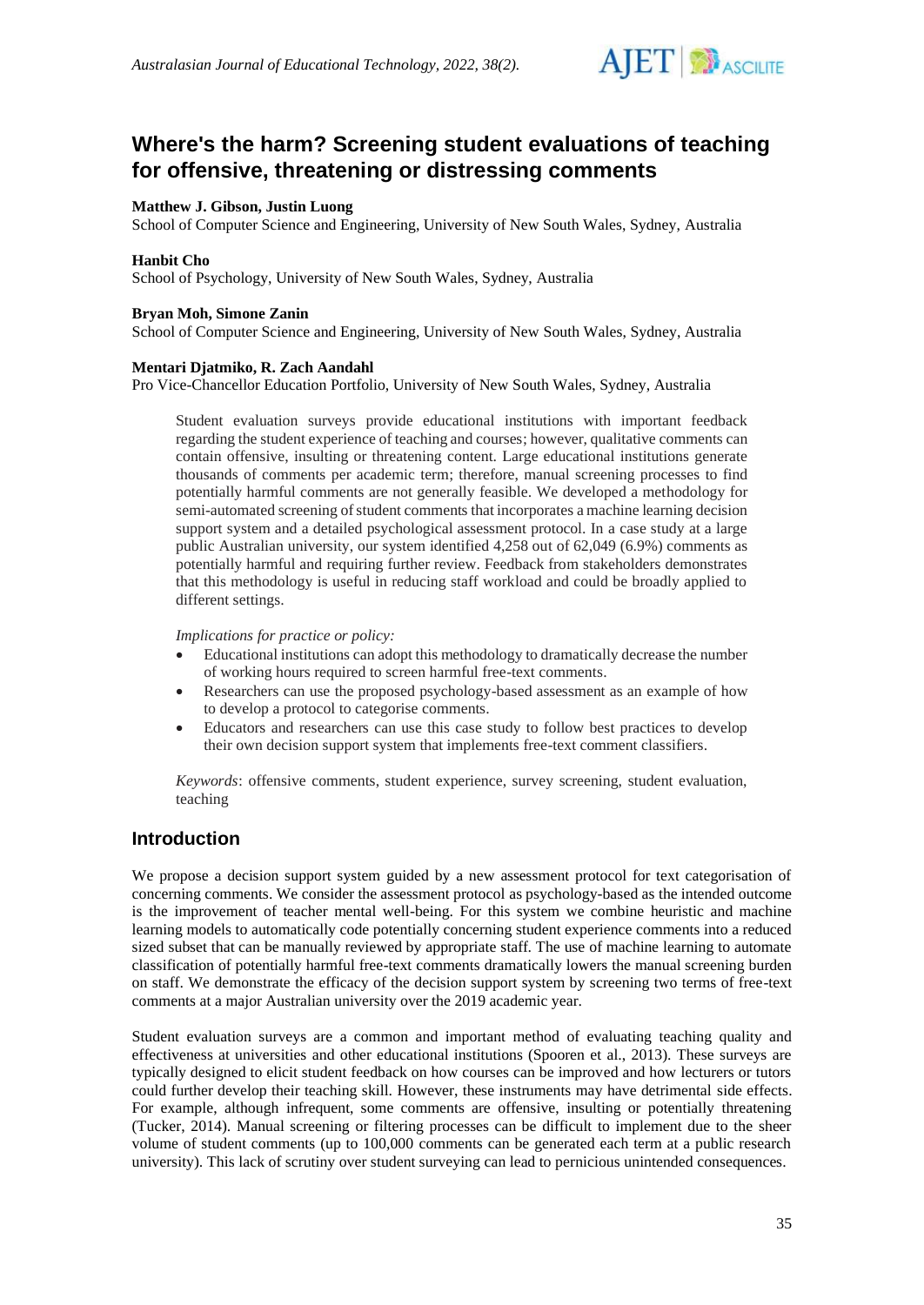

One major concern is the psychological distress educators might experience from receiving abusive comments. How unprofessional or abusive comments from students may affect academic staff is an understudied area of research, although it fits into a pattern of student bullying of teachers (May & Tenzek, 2018) and contra-power harassment (Lampman et al., 2009). The psychological effects of abusive comments have been extensively researched in closely related topics such as workplace bullying and cyberbullying. Indeed, one of the most common ways employees are bullied is by being the target of slander, scorn and belittlement (Vartia, 2001). Evidence from various studies has shown that workplace bullying is associated with lower self-esteem (Saks & Ashforth, 1997); higher levels of depression, cardiovascular disease (Kivimäki et al., 2003); anxiety, stress, burnout (Bowling & Beehr, 2006); negative affect, intention to quit and reports of numerous physical symptoms (Djurkovic et al., 2003); see Bowling and Beehr (2006) for a review. Furthermore, a previous study, which examined the relationship between traditional bullying and cyberbullying, shows that they have much overlap, especially regarding their consequences (Kowalski & Limber, 2013). In other words, cyberbullying and traditional bullying closely resemble each other in terms of effect on the victim. Finally, universities may have a student code of conduct that defines acceptable behaviour and forbids students from harassment and bullying.

In addition to educators being exposed to risks associated with bullying, there may be other negative consequences from releasing comments without a pre-screening process. As student feedback is usually provided to the educators for them to read at their own leisure, in our view previous negative experiences with this system may lead them to come up with their own preventative measures. For instance, similar to how employees who are bullied are more likely to leave their jobs (Djurkovic et al., 2003), educators may also be inclined to completely disengage from the system by simply not accessing it. As a result, educators may end up missing out on feedback that may help improve their teaching skills.

Research into abusive language detection including hate speech, cyberbullying and personal attacks has been largely focused on social media (Mehdad & Tetreault, 2016; Nobata et al., 2016; Wulczyn & Dixon, 2017). Additionally, researchers have applied text analysis on social media text corpuses to identify posts containing suicidal ideation (De Choudhury et al., 2016; Ji et al., 2018; O'Dea et al., 2015; Shing et al., 2018). In contrast, text analysis on student experience surveys has largely focused on analytics that can help improve teaching processes (Abd-Elrahman et al., 2010; Ibrahim et al., 2018; Stupans et al., 2016). Bullying, occupational stress and social anxiety are prevalent for both students and staff in modern university environments (Malik & Björkqvist, 2019; Pörhölä et al., 2019; Vaill et al., 2020), and electronic feedback systems like student experience surveys can be abused by bullies in a manner similar to online trolling on social media. A recent study analysing quantitative survey responses has found evidence of bias against non-English speaking teachers and women (Fan et al., 2019).

Free-text responses in large-scale survey instruments can provide valuable information; however, acquiring this information may require a labour-intensive coding process. We explored an alternative semi-automated solution with the aim of reducing the human effort required to screen harmful free-text comments. The main technical difficulty in implementing a text analytics decision support system is acquiring a sufficient quantity of consistently annotated text data. We propose an assessment protocol that assists annotators in categorising comments in consistent manner suitable for text analytics. Further, we show how the unstructured survey comments when combined with the annotations can be used for predictive classification of comments from new surveys. We adopted a standard approach: preprocessing the text into a bag of words form and then classifying with a linear support vector machine (Joachims, 1998).

Our methodology can be adapted by educational institutions to dramatically decrease this labour-intensive process. Screening for harmful free-text comments often involves many working hours and can require multiple staff to ensure screening fidelity. We reduced the necessary work hours for this task by a factor of 14 making a reasonable task for small, specialised teams assisting survey management. Our case study illustrates how researchers and educators can follow best practice to develop a decision support system that implements free-text comment classifiers. Although our methodology focused on specifically improving the teacher assessment experience (with the view, this would improve the overall educational outcomes for both teachers and students), our proposed psychology-based assessment can be used by researchers in a number of different fields as a framework for developing novel context-specific free-text screening protocols.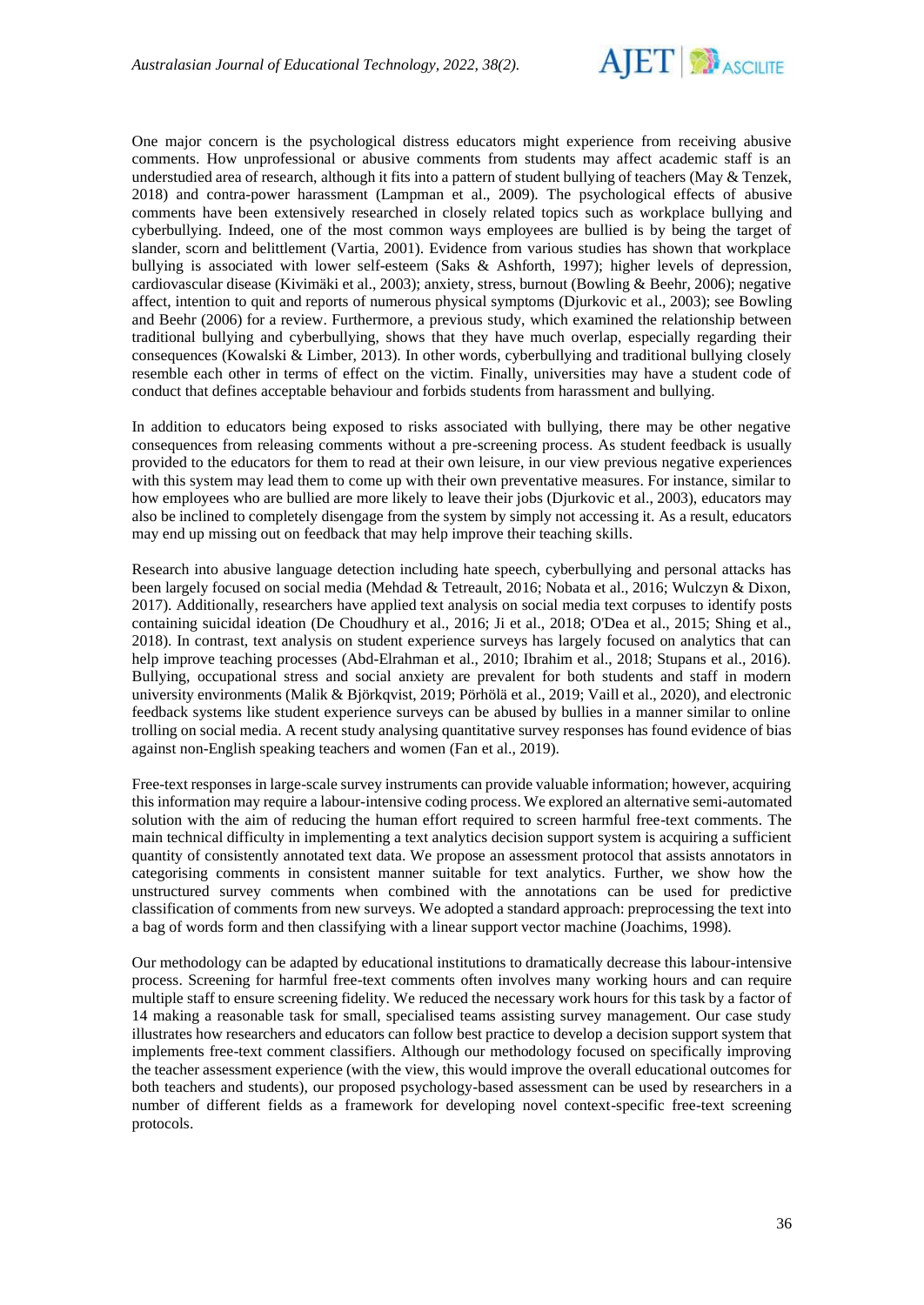

Educational institutions have a duty of care to provide a safe learning environment for both students and educators. There is a need for a methodology to be set in place to avoid the potential risk of harm in the current feedback system. Our work is a confluence between previous research on text analytics on student experience surveys and research into the identification of abusive language and suicidal ideation in social media. In this paper, we propose a decision support system to assist in the screening of comments at a major Australian university, evaluate the effectiveness of our approach and discuss the insights that our system gives into the underlying data.

# **Materials and methods**

We developed a decision support system composed of three components that independently screen, identify and flag potentially harmful comments for further scrutiny by a human reviewer. Each of the three components use standard text analytic classification techniques to either flag a comment as potentially harmful or no threat. After comments have been labelled by the decision support system, the human reviewer screens the potentially harmful comments and labels them according to the assessment protocol. The design of the assessment protocol drove the design of the text classifiers in the decision support system; therefore, we present and outline the assessment protocol structure first.

We establish four main categories a priori to classify student comments: no-threat, cyberbullying, cyberthreat and self-harm. Aside from no-threat, each category is further divided into low or high severity. Cyberbullying involves dissemination of harmful or cruel speech or engaging in other forms of social cruelty (bullying) via the web. In contrast, cyberthreats are direct threats or materials disseminated via the web that indicate that the author of the cyberthreat may engage in an act of violence. Self-harm diverges from cyberthreat and cyberbullying specifically with regards to where the harm is directed. Whereas cyberthreat and cyberbullying comments intend harm towards others, self-harm comments intend harm towards oneself (Willard, 2007). In our experience, educators found self-harm comments from students highly distressing; the four main categories were established after careful review of previous comments that teachers had identified as concerning.

We define comments that are more explicit, direct and less ambiguous as high severity, while comments that are less explicit, indirect and more ambiguous as low severity. Comments that are clearly not offensive or threatening or have no indication of self-harm are categorised as no-threat. A summary of the classification system with specific examples of severity by category can be found in Table 1.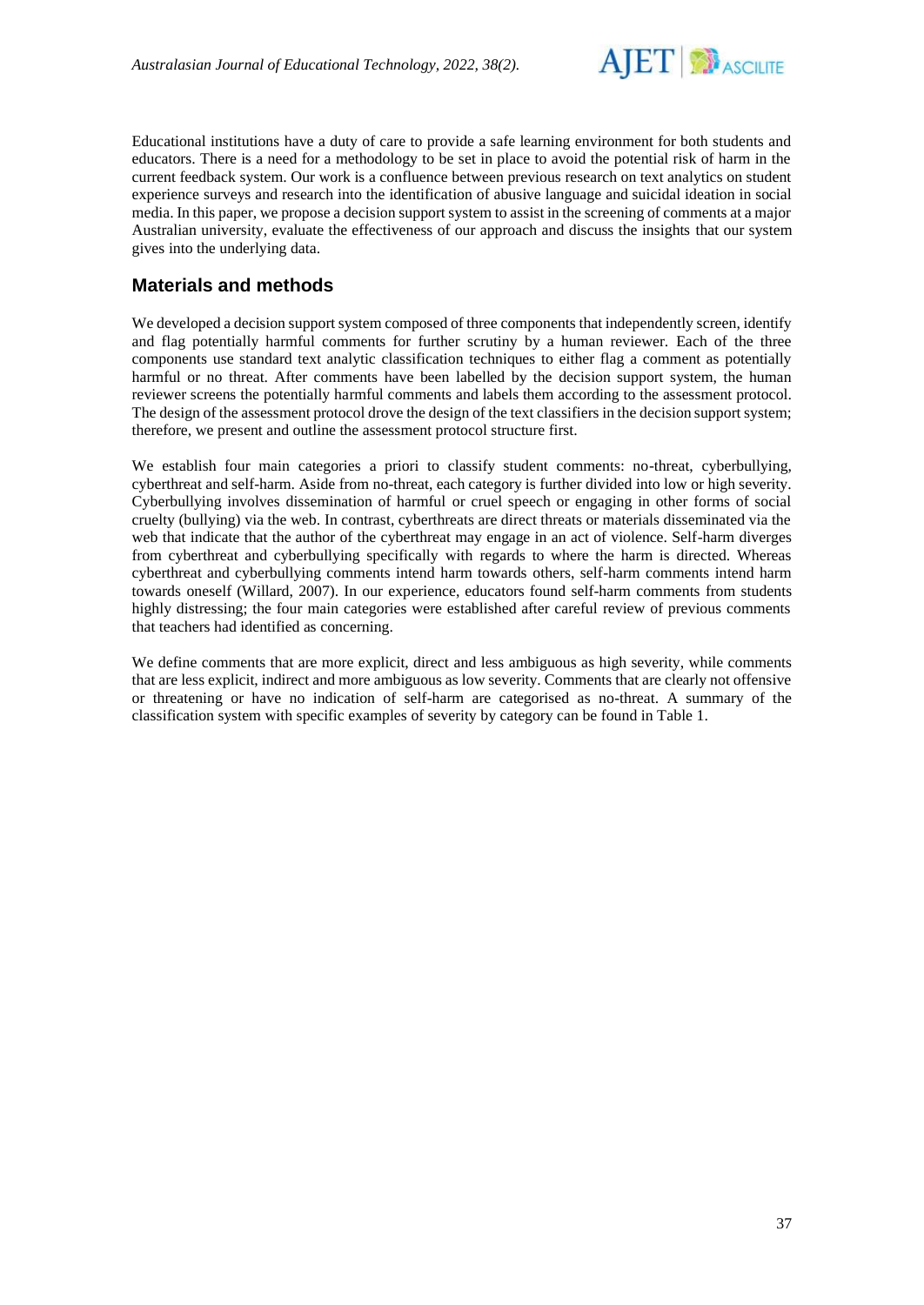*Australasian Journal of Educational Technology, 2022, 38(2).*



Table 1

| Category                       | <b>Description</b>                                                                                                                                                                                                                       | <b>Related to</b>                                                                                                                           | <b>Examples</b>                                                                                           |  |
|--------------------------------|------------------------------------------------------------------------------------------------------------------------------------------------------------------------------------------------------------------------------------------|---------------------------------------------------------------------------------------------------------------------------------------------|-----------------------------------------------------------------------------------------------------------|--|
| No threat                      | The comments are highly relevant to<br>the educational aspect of the course<br>and these comments aim to be<br>constructive.                                                                                                             | 1) The general aspects<br>of the course (e.g.,<br>schedule, topics).<br>2) Academic or<br>administrative staff.                             | 1) "I thought the lecture<br>was boring."<br>2) "I would have liked the<br>tutor to have more<br>energy." |  |
| Low severity<br>cyberbullying  | The comments can be considered<br>offensive to some people. Whether the<br>comments were made to intentionally<br>cause emotional distress or harm to the<br>target is ambiguous.                                                        | 1) Religion, Physical or<br>Mental aspect,<br>socioeconomic status,<br>politics, race, and<br>gender.                                       | 1) "Needs to learn how to<br>speak English."<br>2) "The tutor is really<br>sexy."                         |  |
| High severity<br>cyberbullying | The comments include profanity and/or<br>is clearly offensive. It is clear that the<br>comments were made to intentionally<br>cause emotional distress or harm to the<br>target.                                                         |                                                                                                                                             | 1) "The tutor should stop<br>being a bitch."<br>2) "Can't stand that<br>retard."                          |  |
| Low severity<br>cyberthreat    | The comments convey that the target(s)<br>1) Academic and<br>administrative staff or<br>should be physically harmed via<br>indirect action or cause resulting in<br>property.<br>serious injuries or loss of life.<br>Note: Comments may |                                                                                                                                             | 1) "I hope he gets hit by a<br>bus."<br>2) "I wish he killed<br>himself."                                 |  |
| High severity<br>cyberthreat   | The comments convey that the target(s)<br>will be physically harmed via direct<br>action by the commenter, resulting in<br>serious injuries or loss of life.                                                                             | also have similar<br>characteristics of<br>Cyberbullying (e.g., use<br>of profanity).                                                       | 1) "I'm going to murder<br>him."<br>2) "I'm going to destroy<br>the building."                            |  |
| Low severity<br>self-harm      | The comments indicate that the<br>commenter has desire to inflict<br>physical harm to him/herself<br>potentially resulting in serious injuries<br>or loss of life.                                                                       | 1) The commenter as<br>the target (victim).<br>Note: Comments<br>referring to non-life-<br>threatening injuries<br>should be ignored (e.g., | 1) "I want to kill myself."<br>2) "I wish I could die<br>tomorrow."                                       |  |
| High severity<br>self-harm     | The comments indicate that the<br>commenter has full intention to inflict<br>physical harm to him/herself<br>potentially resulting in serious injuries<br>or loss of life.                                                               | "I wish I broke my leg<br>for exam.").                                                                                                      | 1) "I'm going to hang<br>myself."<br>2) "I'm going to drown<br>myself."                                   |  |

*An assessment protocol to assist reviewers when labelling student comments*

The decision support system is comprised of three components that work independently to label student experience comments. Each component is derived from a unique data source. The first two components are heuristic classifiers that flag student experience comments based on an n-gram list where  $n \in [1, 2, 3]$ (Cavnar & Trenkle, 1994). The n-gram lists were extracted using text analytics from two external data sources; the first data source contains toxic comments directed towards others, while the second data source contains comments that are indicative of intention of self-harm. The third component is a text classifier trained on an annotated set of historical student experience comments. The final decision support system is comprised of the two text classifiers targeting toxic comment and self-harm n-gram lists and the text classifier trained on historical student comment data.

Empirical examination of student experience comments guided the formulation of this framework; we found that student comments were, on the whole, more reserved than social media comments. The two ngram lists are intended to identify more toxic outliers that are too sparse to train effectively using student experience data, while the historical student comment text classifier helps identify more subtle yet still potentially harmful comments.

We adopt a simple screening process where the corpus of student experience comments is first processed by the decision support system. The output from the decision support system is a subset of the original corpus containing only the flagged comments. This list of flagged comments is then passed to a human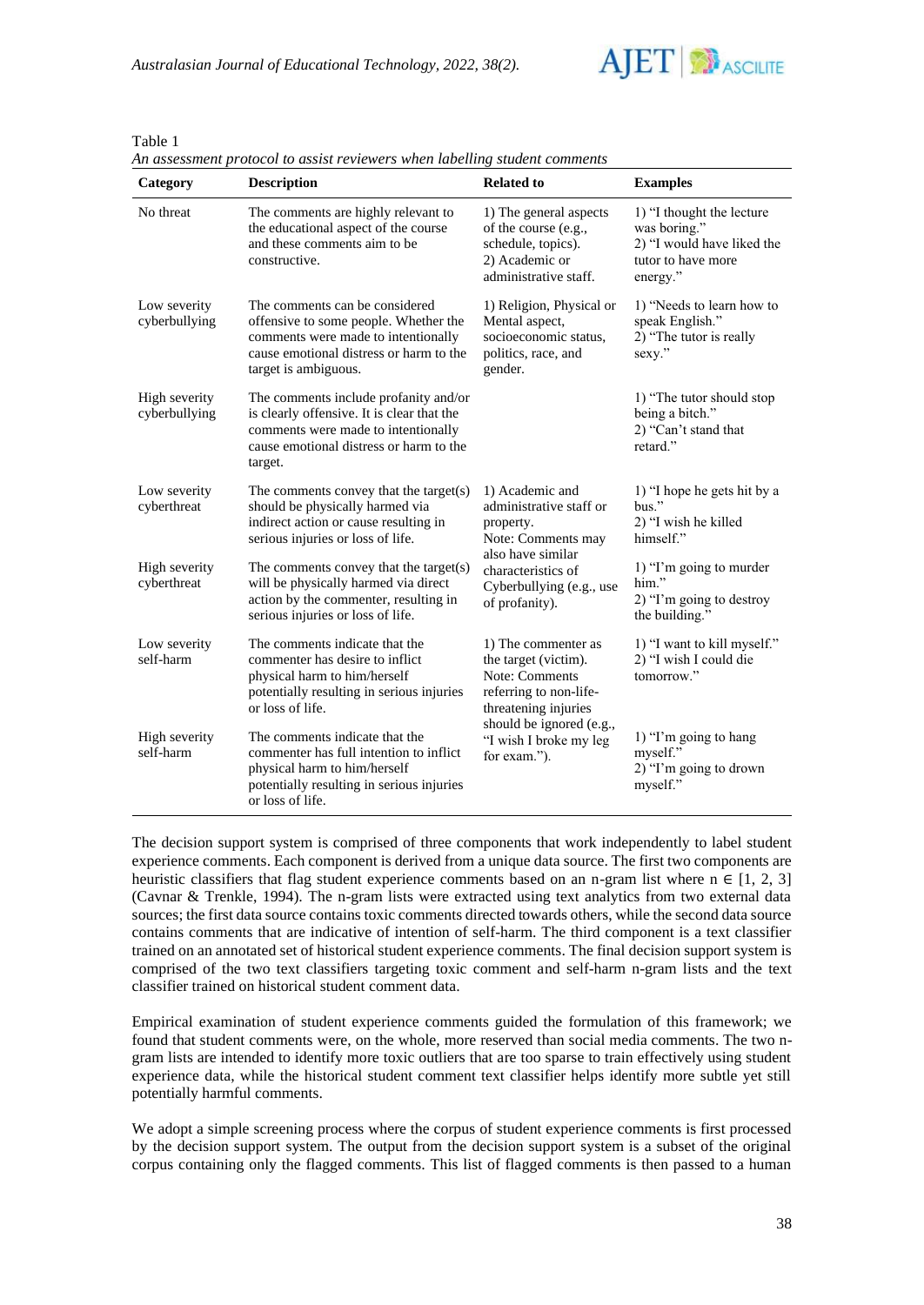

reviewer for final arbitration on the severity of the comments. The entire process for the decision support system and human review is illustrated in Figure 1.



Training process

Screening process

*Figure 1.* A schematic overview of the training and screening process.

*Note.* The left side of the figure shows the decision support system training process. The right side shows the decision support system being systematically used in conjunction with a human reviewer.

The same preprocessing procedure is used for all three components of the decision support system. In particular stop words (e.g., "the", "and", "of", ...), white space and numbers are removed. In addition, all characters are transformed to lower case, and each word is replaced with its most basic conjugate form. The comments are weighted using a bag of words model with term frequency-inverse document frequency weighting (Ramos, 2003). Term frequency-inverse document frequency weightings account for the increased importance of terms appearing in problematic comments as well as the decreased importance of terms appearing in all comments.

Our system used two external component data sources. For the first component n-grams are extracted from the Kaggle Wikipedia Toxic Comments Challenge (Wulczyn et al., 2017). This corpus contains 115,737 comments from Wikipedia users, of which 11.7% contain problematic comments annotated into six distinct categories: toxic, severe toxic, obscene, threat, insult and identity hate. The n-grams were extracted from the subset of comments that were flagged with any of the six problematic categories. We refer to this component as Kaggle. For the second component (Reddit), n-grams were extracted from annotated data containing suspected suicidal ideation from the Reddit topic "SuicideWatch" (Ji et al., 2018). The Reddit corpus contains 3,549 suicidal ideation samples and was obtained via request from the authors of the original study. We refer to this component as Reddit. The data in both of these components were anonymised, and personal information was removed by the data set curators.

We drew upon institutional student experience survey (SES) data from a large public Australian university (referred to as the university) for the third and final component. The data for this component was extracted from the university data warehouse and anonymised according to university ethics and governance policies. Major Australian public research universities can have up to 60,000 students, over 90% of whom are enrolled in coursework degrees (Department of Education, Skills and Employment, 2022). The university conducts an internal online student survey for the vast majority of courses every term. In particular, we analysed qualitative responses to the free-text survey question "This person's teaching could be improved by ...", where a student response concerned one of the student's lecturers or tutors. This question was selected from the survey instrument as it solicits a critical response towards an individual. Due to the sensitive information contained in the data set, all data were strictly anonymised, no demographic information was included, and all comments were de-identified.

To annotate, 50,000 responses were randomly sampled without replacement over the two primary academic terms of 2017. This corpus is divided into 50 individual annotation units similar to the methodology employed by Shing et al. (2018). Each annotation unit was initially analysed independently by two annotators, where each of the annotators indicated whether a comment fell into any category in Table 1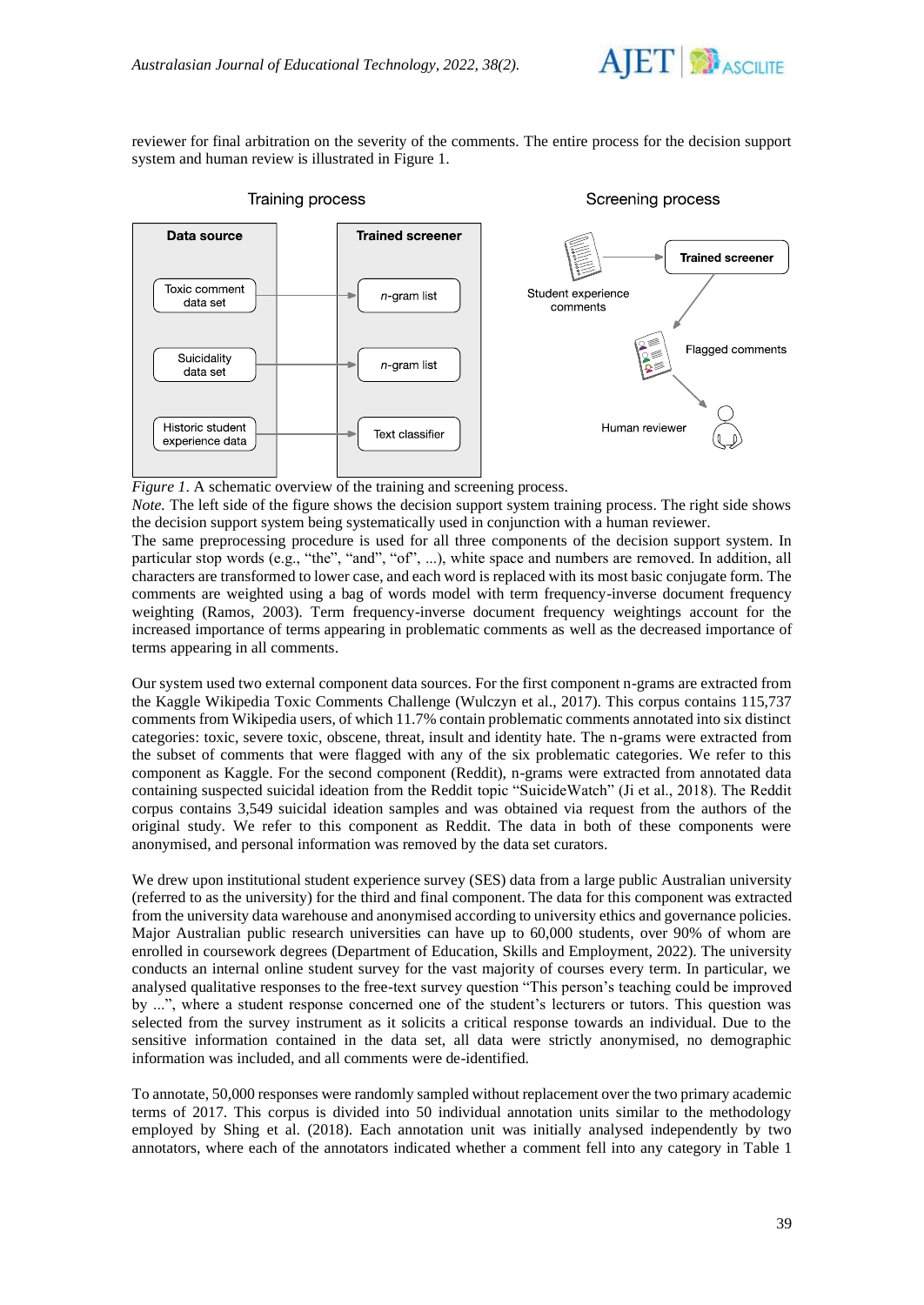

besides no-threat. A third annotator annotated the subset of comments where the initial two annotators disagreed (without visibility of the previous annotations). The final annotated value was the consensus between a minimum of two annotators.

The annotated student responses were then used to train a linear support vector machine classifier (SVM) (Joachims, 1998), as this method of classification is effective in identifying abusive language in text (Davidson et al., 2017). The classes for the SVM are unbalanced; comments that belong to the minority class (threatening comments) are infrequent. The problematic comments were oversampled using the synthetic minority oversampling technique (Chawla et al., 2002). An appropriate oversampling balance level was heuristically determined using the Kaggle toxic comment data set (Wulczyn et al., 2017) with methodology similar to (Chen et al., 2018). We are interested in identifying as many potential problematic comments as possible while reducing the Type II error rate, as the screening output will be followed by a final review. As such, recall (true positive / [true positive + false negative]) was optimised on the minority class. Five-fold cross-validation was employed when training and evaluating the performance of the SVM classifier.

The decision support system is composed of the three components (Kaggle, Reddit, and SES), where each of the components screen student comments independently and augment the comment data with a Boolean indicator on whether or not the comment was found to be potentially harmful. This approach allows reviewers to concentrate first on comments that have the highest mutual agreement from all three components.

# **Results**

Over two academic terms, the decision support system classified 4,258 out of 62,049 free-text student comments (6.9%) as potentially harmful resulting in approximately fourteen times less human review work. Of the 4,258 potentially harmful comments, 8.5% were labelled problematic after review: 349 cyberbullying, 4 cyberthreatening and 10 self-harm. Agreement of indicators from all three components in the decision support system was associated with a high positive detection rate (48.4%).

We applied the decision support system to student responses for the free-text question "This person's teaching could be improved by ..." from the first two academic terms at the University in 2019. The survey instrument used was a standard student experience survey, which is administered internally using experience management software near the end of each academic term. The free-text comments for the two academic terms were extracted from the experience management software and saved in a plain text commaseparated file format. Term 1 elicited 37,215 responses to the teaching question, while Term 2 solicited 24,834 responses to the teaching question for a total of 62,049 responses. The lower number of responses in Term 2 is a trend that is observed annually, where the overall response rate is highest in the first term before dropping substantially over the course of the academic year.

Out of the 62,049 responses, the decision support system identified 2,477 potentially harmful comments from Term 1 and 1,781 potentially harmful comments from Term 2 for a total of 4,258 (6.9%) potentially harmful responses. A comment was considered potentially harmful if any of the three components in the decision support system identified that comment. The final subset of 4,258 potentially harmful comments was annotated with an indicator variable corresponding to each of the three components of the decision support system.

A human reviewer manually labelled the 4,258 results from the decision support system according to the psychology-based assessment protocol described in Table 1. The reviewer was allowed to sort the potentially harmful comments according to the highest agreement amongst the decision support system components. Additional reviewers validated these results after the initial labelling was complete. The human labelling process identified 363 comments that fell into categories beyond no-threat. The 363 comments represent around 8.5% of the comments that the decision support system flagged for review. Agreement of indicators from all three components in the decision support system provided the highest positive detection rate (48.4%) after confirmation from the human reviewer.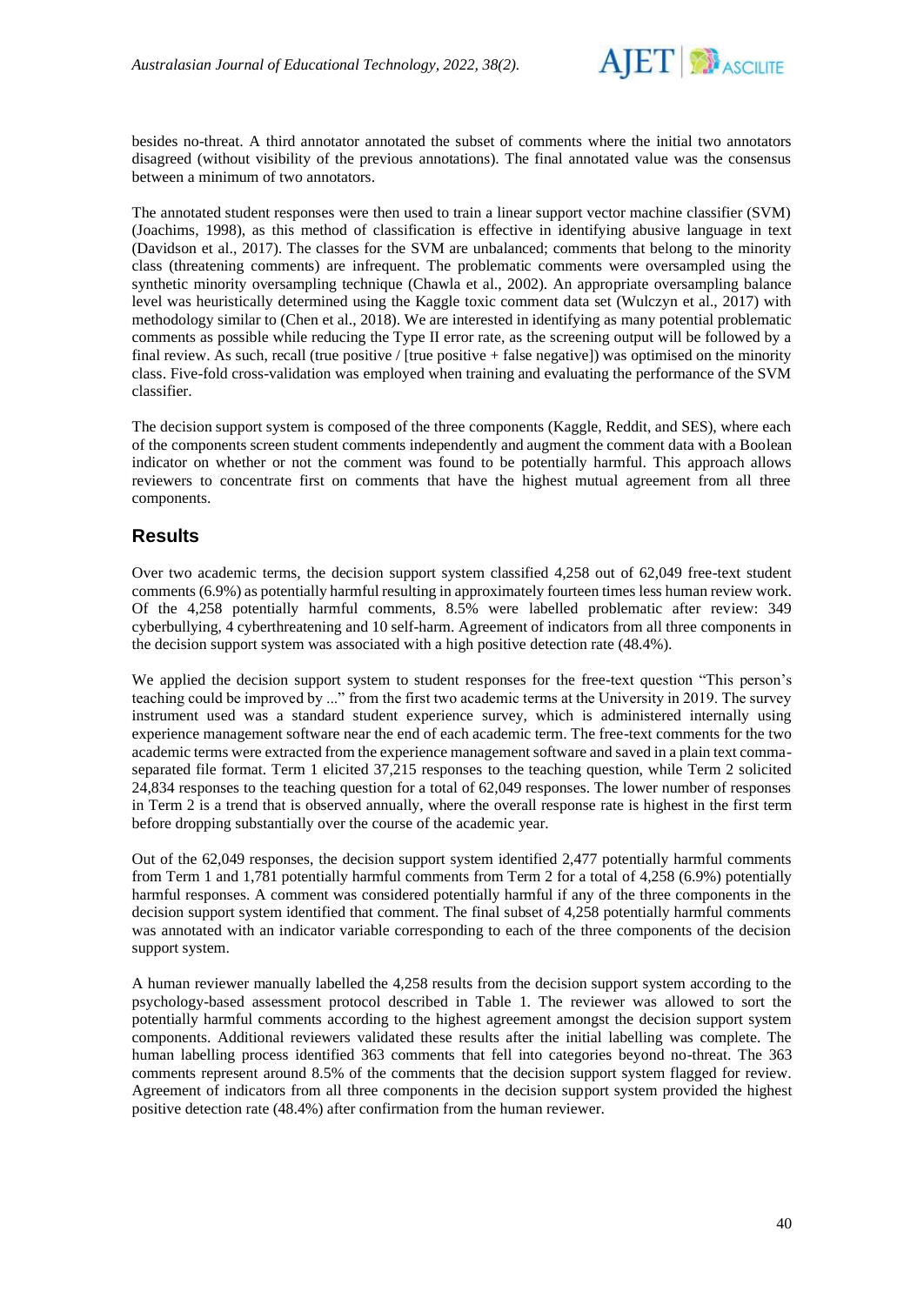

| <b>SES</b> |             | Kaggle Reddit |                  | Self-harm Cyberbully | Cyberthreat No-threat |      | Rate   |
|------------|-------------|---------------|------------------|----------------------|-----------------------|------|--------|
| Y          | Y           | Y             | 1                | 58(3)                | 2(1)                  | 65   | 0.484  |
| Y          | $\mathbf N$ | Y             | 3                | 59                   | $\boldsymbol{0}$      | 151  | 0.291  |
| Y          | Y           | N             | $\boldsymbol{0}$ | 31(1)                | $\mathbf{0}$          | 96   | 0.244  |
| N          | Y           | Y             | 3                | 15                   | $\mathbf{0}$          | 163  | 0.0904 |
| Y          | N           | N             | $\boldsymbol{0}$ | 156(1)               | $\mathbf{1}$          | 2243 | 0.0651 |
| N          | Y           | N             | $\boldsymbol{0}$ | 14                   | $\boldsymbol{0}$      | 354  | 0.0380 |
| N          | ${\bf N}$   | Y             | 3                | 16                   | 1                     | 823  | 0.0232 |

Table 2 *Count and rate of problematic comments identified by the decision support system*

*Note*. The table shows the number of self-harm, cyberbullying, cyberthreat and no-threat comments based on the combination of indicators from the three components in the decision support system (SES, Kaggle and Reddit). Numbers in parentheses indicate the number of comments that were high severity for that given category. The rate of problematic comments to all comments is displayed in the last column.

Table 2 shows the breakdown of comments identified by the decision support system components and the category that the comments were labelled under using the psychology-based assessment protocol. Each row of Table 2 shows the categorical breakdown and the threat rate for a given level of agreement between the three classifiers (Kaggle, Reddit and SES). For a given category (e.g., cyberbully), if there is a number in parentheses in the table, it indicates how many of the total number of identified comments were of high severity. For example, in the top row where all three indicators agree, there were 58 instances of cyberbullying identified by the human labeller, and of those 58, there were 3 that were found to be of high severity. The categories in Table 2 are not mutually exclusive (i.e., a comment could be considered both cyberbullying and cyberthreatening at the same time). After analysing the data from the two academic terms, we identified only a single comment that fell under two categories.

During the labelling process, we screened the comments to see if there were any outstanding subgroups of interest. We found that a large number of the comments identified by the decision support system (471 or 11%) contained references to either "accent" or "English". Even though these comments formed a substantial portion of those that were identified, a majority of this subgroup of comments (441 or 94%) were labelled by the human reviewer as no-threat. Many of comments in this subgroup were short and lacked the context to be classified as bullying or threatening. We did not identify any other substantial subgroups of interest during the labelling process.

## **Discussion**

Automated methods for screening student experience comments can dramatically reduce staff workload and help identify harmful free-text comments before they are released to teachers. Research on the efficacy of student evaluation surveys dates back to the 1920s, and there is an established consensus that these surveys are a worthwhile means of evaluating teaching at higher education institutions (Wachtel, 1998). Student evaluation of teaching surveys are widely used as a component of faculty assessment in the United States of America, Australia, and Europe. A 2010 survey of academic deans in the United States of America (Miller & Seldin, 2014) showed that 94% of institutions always used systematic student ratings. Additionally, a 2014 survey conducted by (Vasey & Carroll, 2016) had 54% of respondents state that their institution required frequent use of online student evaluations. There is active international academic discussion concerning student evaluation of teaching surveys (Iyamu & Aduwa-Oglebaen, 2005; Mittal & Gera, 2013; Yin et al., 2014). The use of online forums as a method of bullying is also widespread internationally in educational contexts (Bhat et al., 2017; Garrett, 2014; Odora & Matoti, 2015; Safaria, 2016; Woudstra et al., 2018; Zhou et al., 2013). Although the decision support system we describe was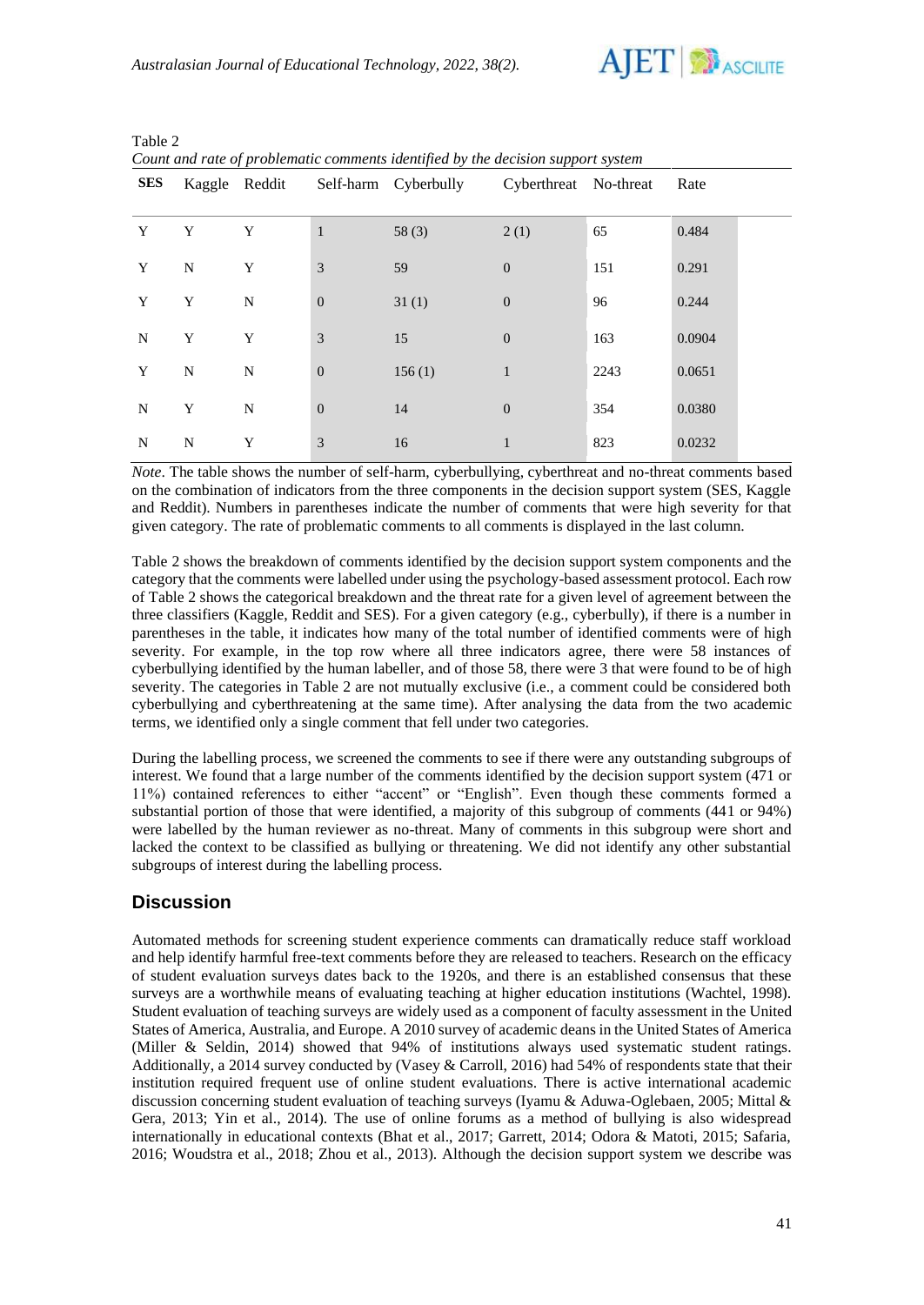

applied to student comments from an Australian university, the methodology is general and can be easily adapted to use across a wide range of international educational institutions.

Allowing free-text responses can elicit valuable feedback, but these instruments must be reliable and not allowed as a channel for abuse. Student evaluations of teaching are potentially contentious (Boring et al., 2016; Cramer & Alexitch, 2000; Spooren et al., 2013) and allowing online abuse in evaluation surveys will only further this perception. Online student evaluations of teaching easily allow the application of text analytics to free-text comments, and methods similar to ours can be used to classify this unstructured data. An ideal solution to detecting problematic comments would be to manually screen every comment per term. Unfortunately, this would come at the expense of human effort; from empirical observation, screening several hundred comments took a dedicated annotator about 1 hour. The total time to complete annotations for an academic year could potentially take 40 to 60 days of full-time work.

The quantity of problematic comments we discovered from screening two terms of data was small (363 out of 62,049 or 0.59%) and only slightly larger than Tucker's (2014) previous manual examination of comments at a different Australian university (0.19% unprofessional or abusive comments). Our empirical examination of problematic student comments found them less overtly offensive compared to comments found in the Reddit and Kaggle pseudonymous social media corpuses. This observation is in line with findings from previous research; negative student evaluations of teaching tend to use less intense language when compared to positive evaluations (Stewart, 2015). The rate of problematic comments identified was very high (48.4%) when all three components of the components in the decision support system agreed and over 24% when any two of the components agreed. By using ensemble voting between the three components trained with different types of problematic comments, reviewers can focus first on the comments identified by a majority of those components.

The vast majority of identified problematic comments were cyberbullying (96.1%). The bullying in the comments tended to follow a theme, where the student in question would treat the teacher evaluation survey as an anonymous complaint form. We found that a typical cyberbullying comment from a student lacked constructive criticism and tended to exclusively blame the teacher for their negative learning experience. Profanity was rare, but attacks on the teacher's perceived job competency were very common, for example, "They should just quit teaching".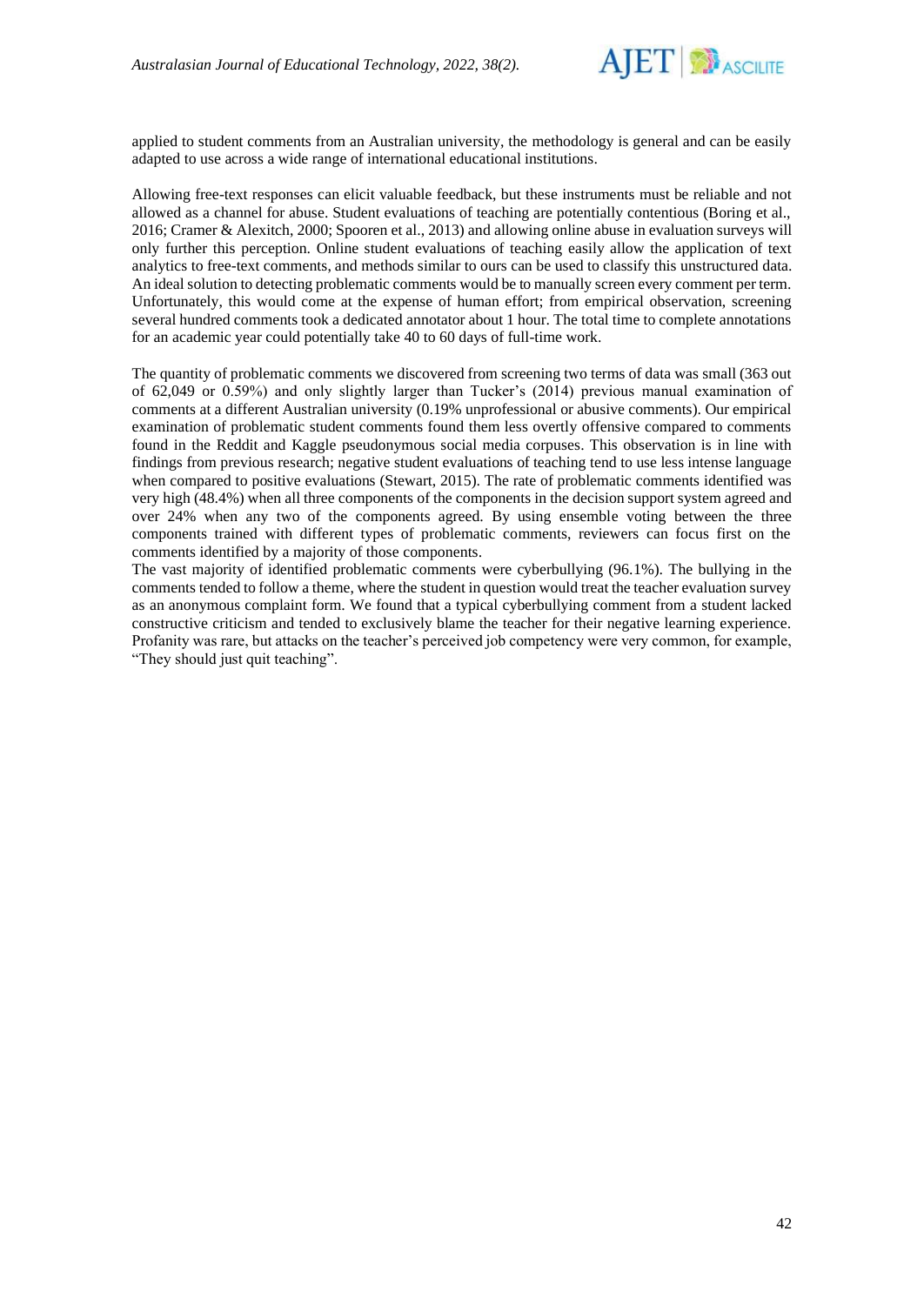



*Figure 2*. Representative words indicating problematic and non-problematic comments *Note.* The figure shows the frequency of words in comments classified as potentially harmful (by the decision support system) versus the frequency of words in all other comments for Terms 1 and 2 in 2019. Words are displayed on the figure if they appear in both categories of comments and the difference between frequencies is greater than 0.001.

In our examination of student comments that were flagged by the decision support system, we found that 11% of those comments referenced either "accent" or "English". The majority of these comments were very brief, generally non-offensive but might be considered culturally insensitive, for example, "had trouble understanding their accent". The less overtly offensive characteristic in these comments agrees with recent research into large platform online ratings of professors by students (Subtirelu, 2015). Additionally, a recent study on psychometric responses to student evaluations of teaching at the same institution as our study found evidence of potential bias against non-English speaking background teachers (Fan et al., 2019). Around 38% of the university's teaching staff are from a non-English speaking background (Fan et al., 2019), and around a quarter of the students are international. This suggests that there are frequent occurrences where one or both of teaching staff and student originate from (potentially different) non-English language backgrounds. Communication is a primary component of teaching (Frymier & Houser, 2000; Rasmussen, 2001), and misunderstanding between the parties involved could easily lead to frustration. This frustration combined with a lack of empathy for cultural differences could explain the relatively high frequency of comments targeting accent and English proficiency.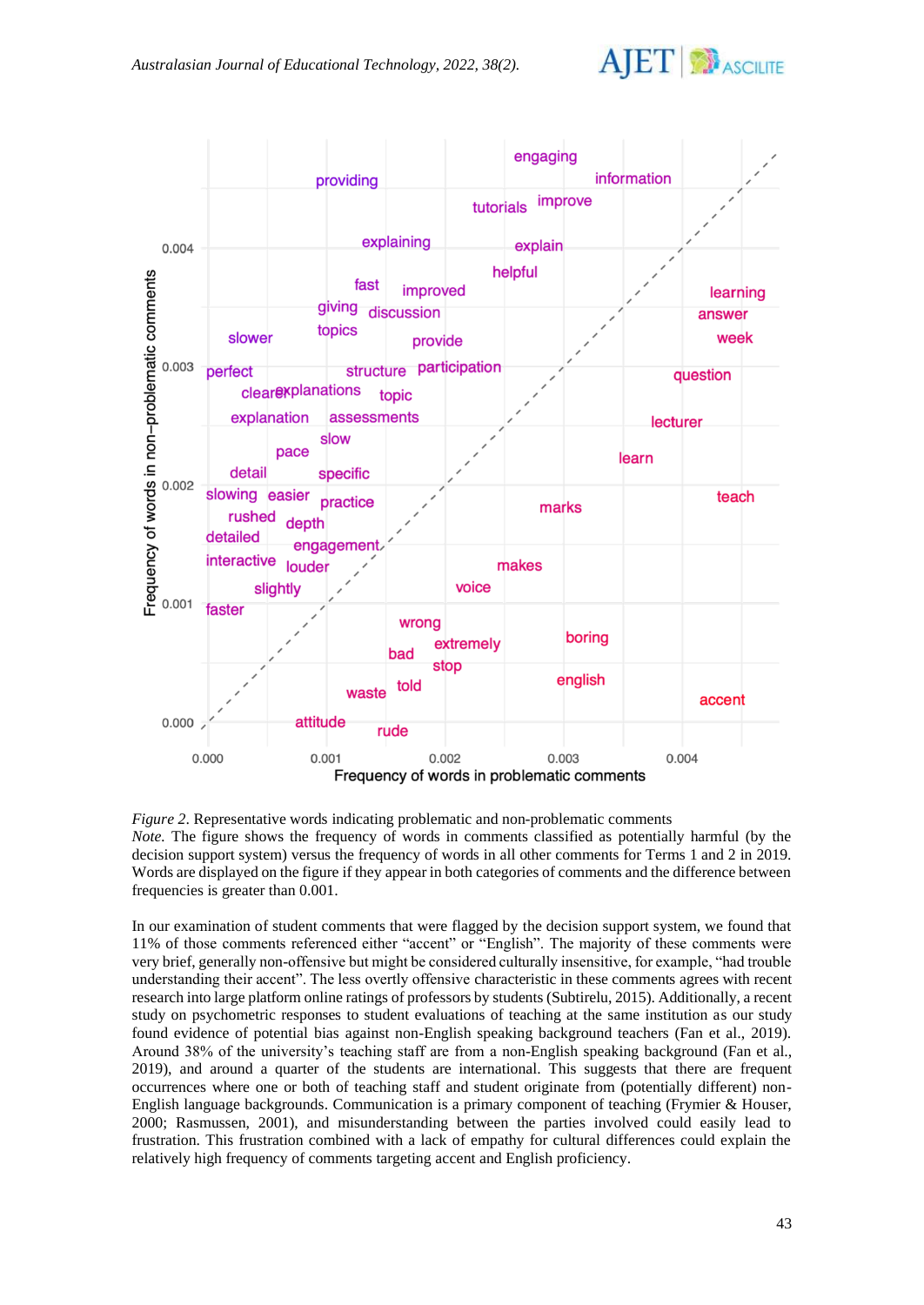

This is illustrated by Figure 2, which shows words from the comments plotted by their frequency in problematic comments against their frequency in non-problematic comments. The further a word is off the diagonal, the more exclusive that word is to the corpus on the corresponding axis. The frequency of words in problematic comments follows the x-axis; the words "boring", "English", "teach" and "accent" all tend towards that axis. This corresponds with our empirical examination of potentially problematic comments: students would frequently complain about their teacher's ability to engage the class, teach correctly or the English proficiency and/or accent of the teacher.

Because university survey instruments typically capture psychometric evaluations of teaching staff alongside the qualitative text comments, a potential future direction would be to incorporate both of these sources of information when screening comments. The combined use of qualitative and quantitative survey data is not widespread, and there is active discussion about the merits of this approach (Gergen, 2015; Jackson, 2015; Landrum & Garza, 2015). Additionally, student and staff demographic information (where available) could potentially help identify problematic comments as minority groups may suffer higher rates of cyberbullying (Wensley & Campbell, 2012).

Our case study offers points of best practice that extend widely to the application of text analytics in educational technology. Machine learning tools for text analytics are widespread, well documented and mature; there are a number of easy-to-use libraries, such as WEKA (Hall et al., 2009) and scikit-learn (Pedregosa et al., 2011). These libraries include functions to convert text to an amenable representation for classification such as term frequency-inverse document frequency. Simple heuristic classifiers are a good starting point as the heuristic rule can later be incorporated as a classifier for features in a formal machine learning context. This being said, there is a jump in project complexity as soon as machine learning–based classifiers are incorporated. These classifiers are sensitive to input data quality and have a requirement that the annotation process is high quality and consistent. We found that consistency is difficult between multiple annotators even when annotation standards are trained and practised together. The annotation protocol described in Table 1 was instrumental in achieving a satisfactory outcome; several revision cycles of the protocol with feedback were required. Rigorous annotation was the most time-consuming part of this process, and we suggest that potential applicators distinguish early on if they wish to use text analytics to automate standard business processes or if they want to conduct a full analysis for further research purposes.

Text data is unstructured and opaque to conventional statistical analysis; however, the text analytics tools to process this data into a format suitable for analysis are now accessible to individuals with modest analytical expertise. More sophisticated techniques such as topic modelling and text summarisation offer opportunities to condense and analyse large amounts of text data. Although we adopted a supervised learning approach for classification, an unsupervised or partially supervised learning system could be rapidly deployed in practice. An ideal solution for educational institutions would be an accurate unsupervised classifier available as an open-source software tool.

Although our study discovers a rate of abuse that is approximately similar to that in Tucker (2014), it is not a comprehensive solution for identifying abuse. Even with our ensemble approach, the decision support system identified a large proportion of false positive offensive comments. We made a decision early on to tune the system to minimise Type II errors at the expense of Type I errors. Future research could carefully optimise a system for both types of errors, which would further reduce manual screening labour.

Higher education institutions have a duty of care responsibility to both student and staff psychological wellbeing and safety. The use of online communication has numerous benefits but exposes students and staff to the risk of cyberbulling and other abuse. Early identification with an automated screening system allows for proactive intervention and support to involved parties. Frameworks like the decision support system described in this paper help deal with emergent problems from the rapid adoption of online technologies and the growing number of staff and students at educational institutions.

## **Conclusion**

Overall, the decision to construct a software-based decision support system was useful for the staff involved in the project. The automated process improved over previous manual inspection and allowed systematic identification of problematic comments. Although the need to enforce testing and provide evaluation metrics was quite intensive and well beyond what was required to train the decision support system, a less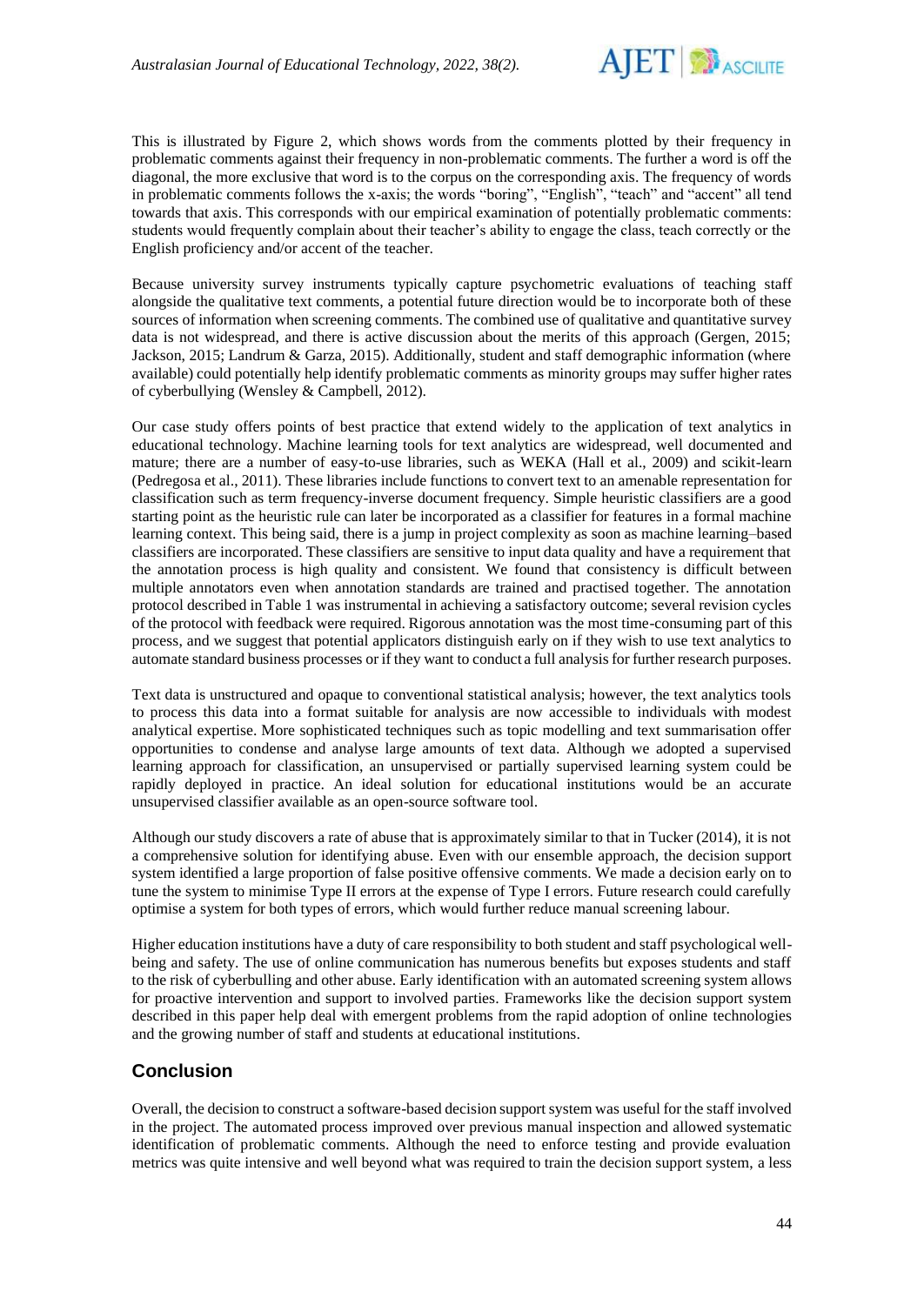

rigorous approach to training would be both practical and accessible for other institutions. For researchers contemplating similar work, an incremental text coding process would allow the relevant annotation data to be built up slowly over several rounds of surveys.

Text analytics projects are not widely conducted in educational research although they can be very useful. Our method shows that these projects can be done in an iterative fashion that is approachable for researchers developing their expertise. Researchers could start with simple classifiers and combine them with more complicated machine learning models that learn from the data. This approach is not redundant as the models can be combined via bagging (majority voting) to further boost the performance. By using a human-in-theloop, we do not need the full complexity of a completely automated solution, but we can effectively extend the reach of the worker or researcher.

Online survey instruments allow universities to collect and disseminate feedback and constructive criticism from students. Survey evaluation is a crucial part of closing the loop: instruction and learning, student evaluation followed by feedback and revision of teaching (Powney & Hall, 1998). To keep this process robust and healthy, it is vital for instructors and students to engage in a constructive dialogue. Early detection of potentially distressing or offensive comments should encourage instructors to stay engaged throughout the evaluation process.

### **References**

- Abd-Elrahman, A., Andreu, M., & Abbott, T. (2010). Using text data mining techniques for understanding free-style question answers in course evaluation forms. *Research in Higher Education Journal*, *9*, Article 10520[. https://www.aabri.com/manuscripts/10520.pdf](https://www.aabri.com/manuscripts/10520.pdf)
- Bhat, C. S., Ragan, M. A., Selvaraj, P. R., & Shultz, B. J. (2017). Online bullying among high-school students in India. *International Journal for the Advancement of Counselling*, *39*(2), 112–124. https://doi.org/10.1007/s10447-017-9286-y
- Boring, A., Ottoboni, K., & Stark, P. (2016). Student evaluations of teaching (mostly) do not measure teaching effectiveness. *ScienceOpen Research*[. https://doi.org/10.14293/S2199-1006.1.SOR-](https://doi.org/10.14293/S2199-1006.1.SOR-EDU.AETBZC.v1)[EDU.AETBZC.v1](https://doi.org/10.14293/S2199-1006.1.SOR-EDU.AETBZC.v1)
- Bowling, N. A., & Beehr, T. A. (2006). Workplace harassment from the victim's perspective: A theoretical model and meta-analysis. *Journal of Applied Psychology*, *91*(5), 998–1012. <https://doi.org/10.1037/0021-9010.91.5.998>
- Cavnar, W. B., & Trenkle, J. M. (1994). *N-gram-based text categorization* (Technical Report). U.S. Department of Energy.<https://www.osti.gov/biblio/68573>
- Chawla, N. V., Bowyer, K. W., Hall, L. O., & Kegelmeyer, W. P. (2002). SMOTE: Synthetic minority over-sampling technique. *Journal of Artificial Intelligence Research*, *16*, 321–357. <https://doi.org/10.1613/jair.953>
- Chen, H., McKeever, S., & Delany, S. J. (2018) A comparison of classical versus deep learning techniques for abusive content detection on social media sites. In S. Staab, O. Koltsova, & D. Ignatov (Eds.), *Lecture notes in computer science: Vol. 11185. SocInfo 2018*: *Social informatics* (pp. 117– 133). Springer. [https://doi.org/10.1007/978-3-030-01129-1\\_8](https://doi.org/10.1007/978-3-030-01129-1_8)
- Cramer, K. M., & Alexitch, L. R. (2000). Student evaluations of college professors: Identifying sources of bias. *Canadian Journal of Higher Education*, *30*(2), 143–64. <https://doi.org/10.47678/cjhe.v30i2.183360>
- Davidson, T., Warmsley, D., Macy, M., & Weber, I. (2017). Automated hate speech detection and the problem of offensive language. *Proceedings of the International AAAI Conference on Web and Social Media*, *11*(1), 512–515.<https://ojs.aaai.org/index.php/ICWSM/article/view/14955>
- De Choudhury, M., Kiciman, E., Dredze, M., Coppersmith, G., & Kumar, M. (2016). Discovering shifts to suicidal ideation from mental health content in social media. In *Proceedings of the 2016 CHI Conference on Human Factors in Computing Systems* (pp. 2098–2110). Association for Computing Machinery[. https://doi.org/10.1145/2858036.2858207](https://doi.org/10.1145/2858036.2858207)
- Department of Education, Skills and Employment. (2022). *2020 Student summary tables* (D22/70092) [Data set]. [https://www.dese.gov.au/higher-education-statistics/resources/2020-student-summary](https://www.dese.gov.au/higher-education-statistics/resources/2020-student-summary-tables)[tables](https://www.dese.gov.au/higher-education-statistics/resources/2020-student-summary-tables)
- Djurkovic, N., McCormack, D., & Casimir, G. (2003). The physical and psychological effects of workplace bullying and their relationship to intention to leave: A test of the psychosomatic and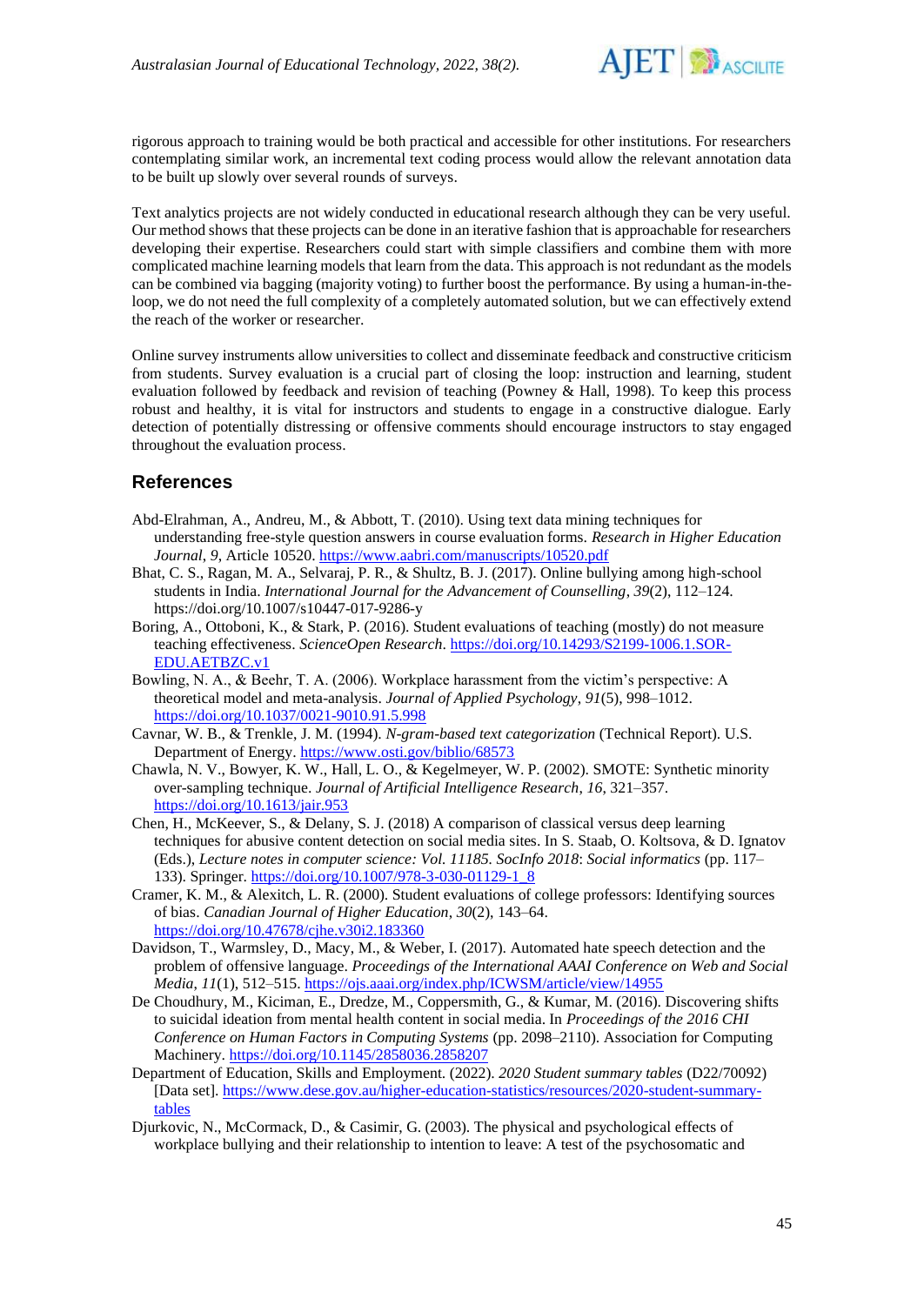

disability hypotheses. *International Journal of Organization Theory & Behavior*, *7*(4), 469–497. <https://doi.org/10.1108/IJOTB-07-04-2004-B001>

- Fan, Y., Shepherd, L., Slavich, E., Waters, D., Stone, M., Abel, R., & Johnston, E. (2019). Gender and cultural bias in student evaluations: Why representation matters. *PLOS ONE*, *14*(2), e0209749. <https://doi.org/10.1371/journal.pone.0209749>
- Frymier, A. B., & Houser, M. L. (2000). The teacher-student relationship as an interpersonal relationship. *Communication Education*, *49* (3), 207–219.<https://doi.org/10.1080/03634520009379209>
- Garrett, L. (2014). The student bullying of teachers: An exploration of the nature of the phenomenon and the ways in which it is experienced by teachers. *Aigne*, *5*(1), 19–40. <https://aigne.ucc.ie/index.php/aigne/article/view/1476>
- Gergen, K. J. (2015). The quantitative/qualitative distinction: Blessed are the impure. *Qualitative Psychology*, *2*, 210–213[. https://doi.org/10.1037/qup0000034](https://doi.org/10.1037/qup0000034)
- Hall, M., Frank, E., Holmes, G., Pfahringer, B., Reutemann, P., & Witten, I. H. (2009). The WEKA data mining software: An update. *ACM SIGKDD Explorations Newsletter*, *11*(1), 10–18. <https://doi.org/10.1145/1656274.1656278>
- Ibrahim, Z. M., Bader-El-Den, M., & Cocea, M. (2018). A data mining framework for analyzing students feedback of assessment. In C. Glahn & L. Dirckinck-Holmfeld (Eds.), *Proceedings of the 13th EC-TEL Doctoral Consortium* (pp. 1–7). CEUR-WS. [http://ceur-ws.org/Vol-](http://ceur-ws.org/Vol-2294/DCECTEL2018_paper_13.pdf)[2294/DCECTEL2018\\_paper\\_13.pdf](http://ceur-ws.org/Vol-2294/DCECTEL2018_paper_13.pdf)
- Iyamu, E. O., & Aduwa-Oglebaen, S. E. (2005). Lecturers' perception of student evaluation in Nigerian universities. *International Education Journal*, *6*(5), 619–625. <http://ijdri.com/iej/2005/2005dec.pdf>
- Jackson, M. R. (2015). Resistance to qual/quant parity: Why the 'paradigm' discussion can't be avoided. *Qualitative Psychology*, *2*(2), 181–198[. https://doi.org/10.1037/qup0000031](https://doi.org/10.1037/qup0000031)
- Ji, S., Yu, C., Fung, S., Pan, S., & Long, G. (2018). Supervised learning for suicidal ideation detection in online user content. *Complexity*, Article 6157249. <https://doi.org/10.1155/2018/6157249>
- Joachims T. (1998). Text categorization with support vector machines: Learning with many relevant features. In C. Nédellec & C. Rouveirol (Eds.), *Lecture notes in computer science: Vol 1398. Machine learning* (pp. 137–142). Springer[. https://doi.org/10.1007/BFb0026683](https://doi.org/10.1007/BFb0026683)
- Kivimäki, M., Virtanen, M., Vartia, M., Elovainio, M., Vahtera, J., & Keltikangas-Järvinen, L. (2003). Workplace bullying and the risk of cardiovascular disease and depression. *Occupational and Environmental Medicine, 60*(10), 779–783.<https://doi.org/10.1136/oem.60.10.779>
- Kowalski, R. M., & Limber, S. P. (2013). Psychological, physical, and academic correlates of cyberbullying and traditional bullying. *Journal of Adolescent Health*, 53(1), S13–S20. <https://doi.org/10.1016/j.jadohealth.2012.09.018>
- Lampman, C., Phelps, A., Bancroft, S., & Beneke, M. (2009). Contrapower harassment in academia: A survey of faculty experience with student incivility, bullying, and sexual attention. *Sex Roles*, *60*(5), 331–346.<https://psycnet.apa.org/doi/10.1007/s11199-008-9560-x>
- Landrum, B., & Garza, G. (2015). Mending fences: Defining the domains and approaches of quantitative and qualitative research. *Qualitative Psychology*, 2(2), 199-209[. https://doi.org/10.1037/qup0000030](https://doi.org/10.1037/qup0000030)
- Malik, N. A., & Björkqvist, K. (2019). Workplace bullying and occupational stress among university teachers: Mediating and moderating factors. *Europe's Journal of Psychology*, *15*(2), 240–259. <https://doi.org/10.5964/ejop.v15i2.1611>
- May, A., & Tenzek, K. E. (2018). Bullying in the academy: understanding the student bully and the targeted 'stupid, fat, mother fucker' professor. *Teaching in Higher Education*, *23*(3), 275–290. <https://doi.org/10.1080/13562517.2017.1379482>
- Mehdad, Y., & Tetreault, J. (2016). Do characters abuse more than words? In *Proceedings of the 17th Annual Meeting of the Special Interest Group on Discourse and Dialogue* (pp. 299–303). Association for Computational Linguistics.<https://doi.org/10.18653/v1/W16-3638>
- Miller, J. E., & Seldin, P. (2014). Changing practices in faculty evaluation. *Academe*, *100*(3), 35–38. <https://www.aaup.org/article/changing-practices-faculty-evaluation>
- Mittal, S., & Gera, R. (2013). Student evaluation of teaching effectiveness (SET): An SEM study in higher education in India. *International Journal of Business and Social Science*, *4*(10). [https://ijbssnet.com/journals/Vol\\_4\\_No\\_10\\_Special\\_Issue\\_August\\_2013/35.pdf](https://ijbssnet.com/journals/Vol_4_No_10_Special_Issue_August_2013/35.pdf)
- Nobata, C., Tetreault, J., Thomas, A., Mehdad, Y., & Chang, Y. (2016). Abusive language detection in online user content. In *Proceedings of the 25th International Conference on World Wide Web* (pp. 145–153). Association for Computing Machinery.<https://doi.org/10.1145/2872427.2883062>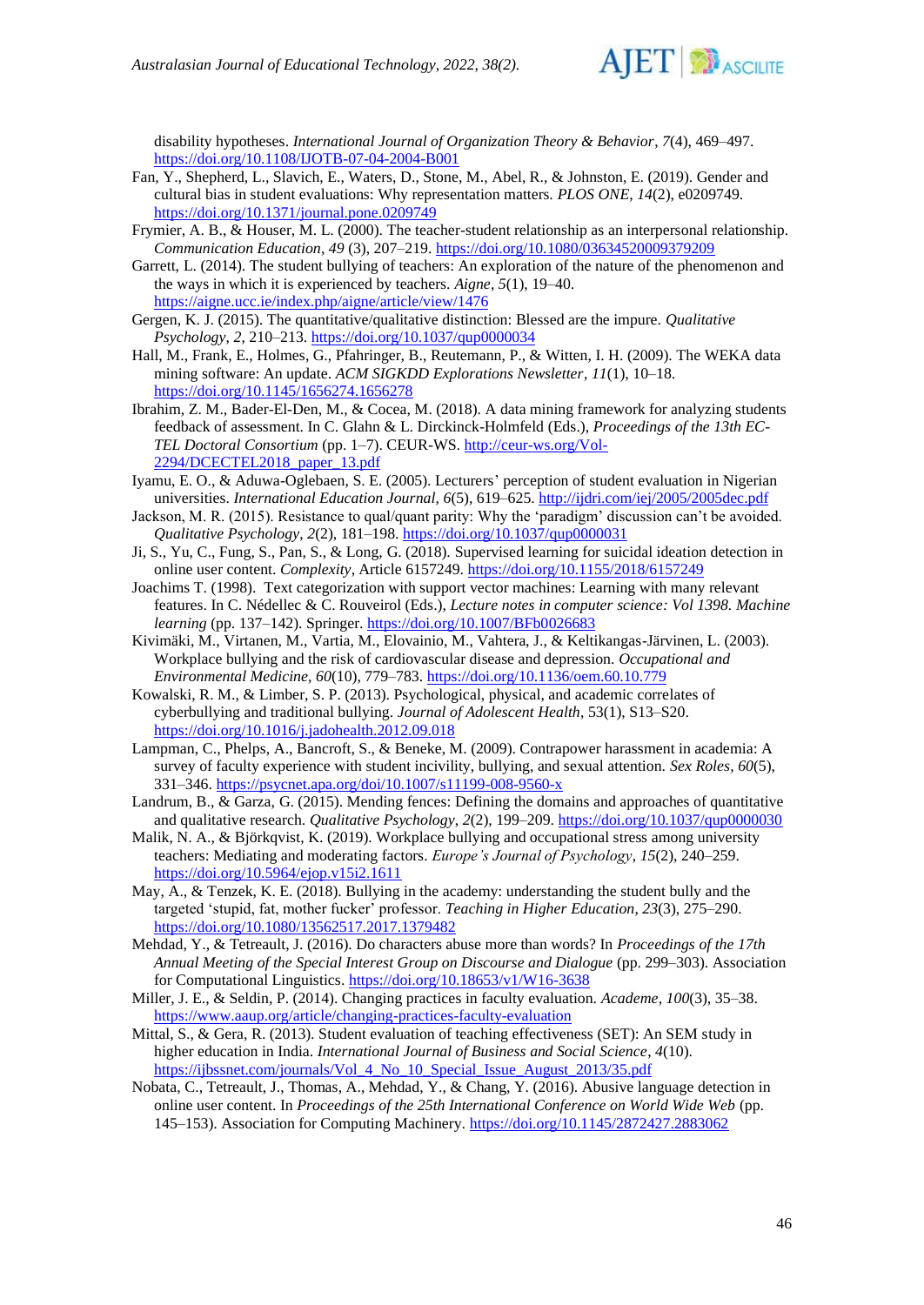

- O'Dea, B., Wan, S., Batterham, P. J., Calear, A. L., Paris, C., & Christensen, H. (2015). Detecting suicidality on Twitter. *Internet Interventions*, *2*(2), 183–188. <https://doi.org/10.1016/j.invent.2015.03.005>
- Odora, R. J., & Matoti, S. N. (2015). The nature and prevalence of cyber bullying behaviors among South African high school learners. *International Journal of Educational Sciences*, *10*(3), 399–409. <https://doi.org/10.1080/09751122.2015.11890362>
- Pedregosa, F., Varoquaux, G., Gramfort, A., Michel, V., Thirion, B., Grisel, O., Blondel, M., Prettenhofer, P., Weiss, R., Dubourg, V., & Vanderplas, J. **(**2011). Scikit-learn: Machine learning in Python. *The Journal of Machine Learning Research*, *12*, 2825–2830. <https://www.jmlr.org/papers/volume12/pedregosa11a/pedregosa11a.pdf>
- Pörhölä, M., Almonkari, M., & Kunttu, K. (2019). Bullying and social anxiety experiences in university learning situations. *Social Psychology of Education*, *22* (3), 723–742. https://doi.org/10.1007/s11218-019-09496-4
- Powney, J., & Hall, S. (1998). *Closing the loop: The impact of student feedback on students' subsequent learning*. Scottish Council for Research in Education.
- Ramos, J. (2003). Using TF-IDF to determine word relevance in document queries. *Proceedings of the First Instructional Conference on Machine Learning, 242*(133–142).
- Rasmussen, J. (2001). The importance of communication in teaching: A systems-theory approach to the scaffolding metaphor. *Journal of Curriculum Studies*, *33*(5), 569–582. <https://doi.org/10.1080/00220270110034369>
- Safaria, T. (2016). Prevalence and impact of cyberbullying in a sample of Indonesian junior high school students. *The Turkish Online Journal of Educational Technology*, *15*(1), 82–91. <http://www.tojet.net/articles/v15i1/1519.pdf>
- Saks, A. M., & Ashforth, B. E. (1997). Organizational socialization: Making sense of the past and present as a prologue for the future. *Journal of Vocational Behavior*, *51*(2), 234–279. <https://doi.org/10.1006/jvbe.1997.1614>
- Shing, H.-C., Nair, S., Zirikly, A., Friedenberg, M., Daumé, H., III, & Resnik, P. (2018). Expert, crowdsourced, and machine assessment of suicide risk via online postings. In *Proceedings of the Fifth Workshop on Computational Linguistics and Clinical Psychology* (pp. 25–36). Association for Computational Linguistics[. https://doi.org/10.18653/v1/W18-0603](https://doi.org/10.18653/v1/W18-0603)
- Spooren, P., Brockx, B., & Mortelmans, D. (2013). On the validity of student evaluation of teaching: The state of the art. *Review of Educational Research*, *83*(4), 598–642. <https://doi.org/10.3102/0034654313496870>
- Stewart, M. (2015). The language of praise and criticism in a student evaluation survey. *Studies in Educational Evaluation*, *45*, 1–9.<https://doi.org/10.1016/j.stueduc.2015.01.004>
- Stupans, I., McGuren, T., & Babey, A. M. (2016). Student evaluation of teaching: A study exploring student rating instrument free-form text comments. *Innovative Higher Education*, *41*(1), 33–42. <https://doi.org/10.1007/s10755-015-9328-5>
- Subtirelu, N. (2015). "She does have an accent but…": Race and language ideology in students' evaluations of mathematics instructors on RateMyProfessors.com. *Language in Society, 44*(1), 35–62. <https://doi.org/10.1017/S0047404514000736>
- Tucker, B. (2014). Student evaluation surveys: Anonymous comments that offend or are unprofessional. *Higher Education*, *68*(3), 347–358. [https://doi.org/10.1007/s10734-014-9716-2](https://doi.org/10.1017/S0047404514000736)
- Vaill, Z., Campbell, M., & Whiteford, C. (2020). Analysing the quality of Australian universities' student anti-bullying policies. *Higher Education Research & Development*, *39*(6), 1262–1275. <https://doi.org/10.1080/07294360.2020.1721440>
- Vartia, M. A.-L. (2001). Consequences of workplace bullying with respect to the well-being of its targets and the observers of bullying. *Scandinavian Journal of Work, Environment & Health*, *27*(1), 63–69. <https://doi.org/10.5271/sjweh.588>
- Vasey, C. & Carroll, L. (2016). How do we evaluate teaching? *Academe, 102*(3), 34–9. <https://www.aaup.org/article/how-do-we-evaluate-teaching>
- Wachtel, H. K. (1998). Student evaluation of college teaching effectiveness: A brief review. *Assessment & Evaluation in Higher Education*, *23*(2), 191–212. <https://doi.org/10.1080/0260293980230207>
- Wensley, K., & Campbell, M. (2012). Heterosexual and nonheterosexual young university students' involvement in traditional and cyber forms of bullying. *Cyberpsychology, Behavior, and Social Networking*, *15*(12), 649–654[. https://doi.org/10.1089/cyber.2012.0132](https://doi.org/10.1089/cyber.2012.0132)
- Willard, N. E. (2007). *Cyberbullying and cyberthreats: Responding to the challenge of online social aggression, threats, and distress* (2nd ed.). Research Publishers LLC.